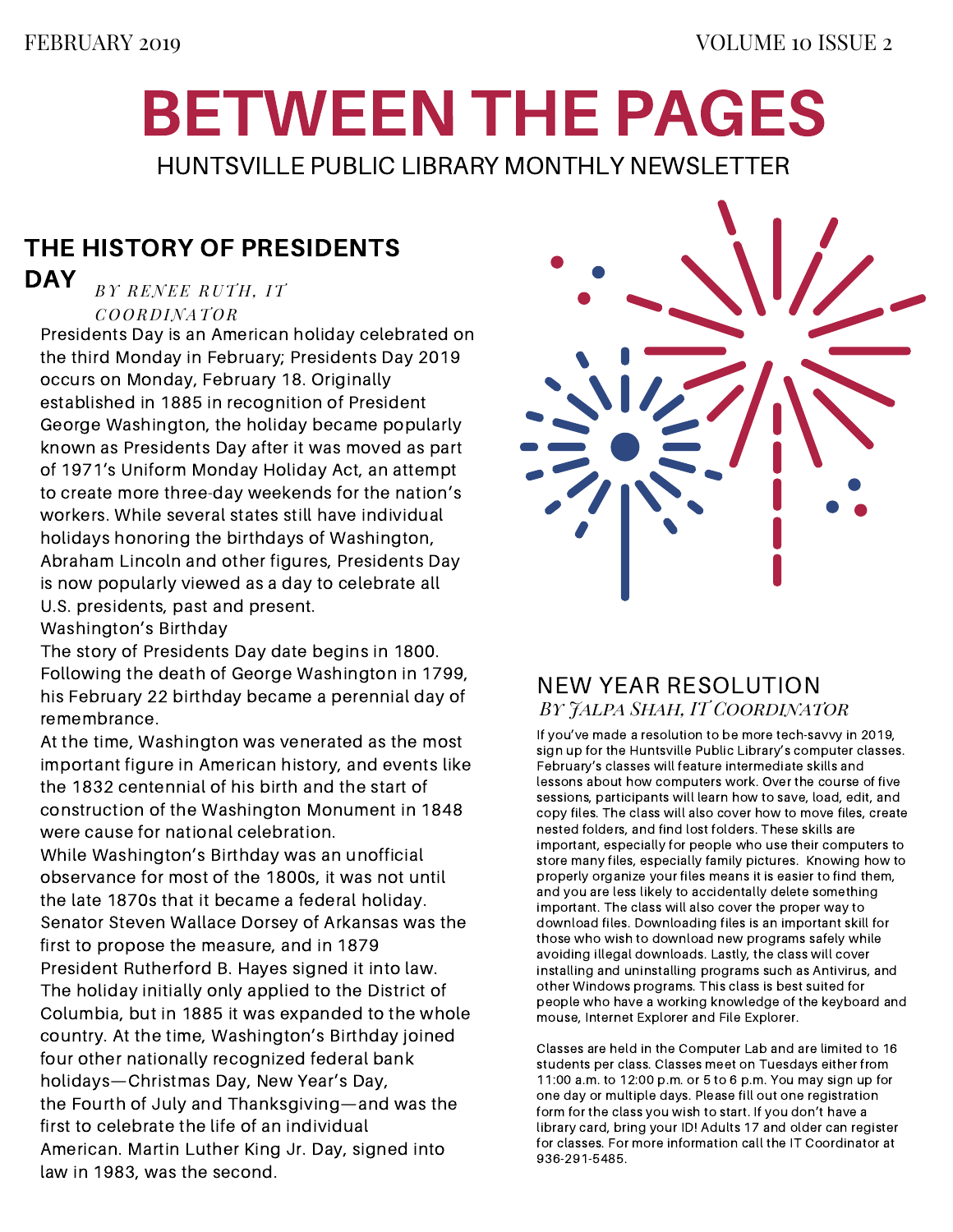### GENEALOGY COLLECTION: A TREASURE CHEST TO BE DISCOVERED

*BY RICHAR D LANE, REFERENCE*

Today's computer technologies make the family historian's task easier, at least at the onset of research. A few keystrokes may open up a treasure chest of information. All-too-often modern day researchers soon run into the proverbial "brick wall" and either give up or seek a new path toward their objectives. Fortunately, the Huntsville Public Library and other libraries have had enough sense to keep print materials in their genealogical collections. Over the past fifty-two years the genealogy collection has grown to include more than 5000 items in print thanks to the generosity of the Walker County Genealogical Society, individual contributors and library purchases. The collection includes maps, local histories, family histories, microfilm records and books in print.

Huntsville is a southern town. Southerners seem to love family history and genealogical research. Settlers began to arrive in large numbers to Walker and surrounding counties in the 1830s. Much of the early migration to Huntsville followed the trails and primitive roads and waterways out of the southern states. The promise of large tracts of land encouraged families to pack up and leave their depleted soils in Arkansas, Louisiana, Georgia, Mississippi, and Tennessee. Many arrived in Texas broke with only the bare essentials. The would be Texians bought with them the agricultural practices, building construction techniques and climatic adaptations that made their new environs not only suitable, but desirable. The focus of collection development in genealogy has been largely on southern migrations. Recent additions include a number of books in print relating the genealogical and historical records of Arkansas, Louisiana, Georgia, Mississippi and Tennessee. Not to be overlooked the library has recently purchased and made available a number of genealogical materials for nearby Oklahoma and more distant Ohio, Michigan and Connecticut.



The genealogy collection also contains records of the Great Migration to New England as well as other titles like Early New England Families 1641-1700. The library has bound issues of the New England Historical and Genealogical Record.

Family historians have numerous challenges as they fill in their family tree. The Huntsville Public Library may prove to be a treasure chest. Give us a look. Did you know?

Prince Harry and Meghan Markle are distant cousins. Genealogists have traced their common ancestry to High Sheriff Ralph Bowes (1480 – 1516) of County Durham, England. One of Prince Harry's ancestors, King Henry VIII, in a likely fit of anger had Baron Hussey, Meghan's distant relative, executed. (Or so the story goes.)

Recent advances in computer and DNA technologies have made it possible to discover interesting and amusing links to the past. Family historians and curious neophytes are discovering links to famous and infamous persons of historical interest.

Walker County Genealogy Society Winter Lock-In The Huntsville Public Library & Walker County Genealogical Society will host the annual Genealogy Winter Lock-In from 12:30 p.m. – 6:00 p.m. on Sunday, February 17 at the Huntsville Public Library. Beginners and longtime researchers are all invited. Society Members will be available to assist in all areas of research. Bring all your paperwork! A light lunch will be provided by the Society. Register online here at myhuntsvillelibrary.com or contact Mary Kokot, Adult Services Coordinator, at 936-291-5471 for more information.

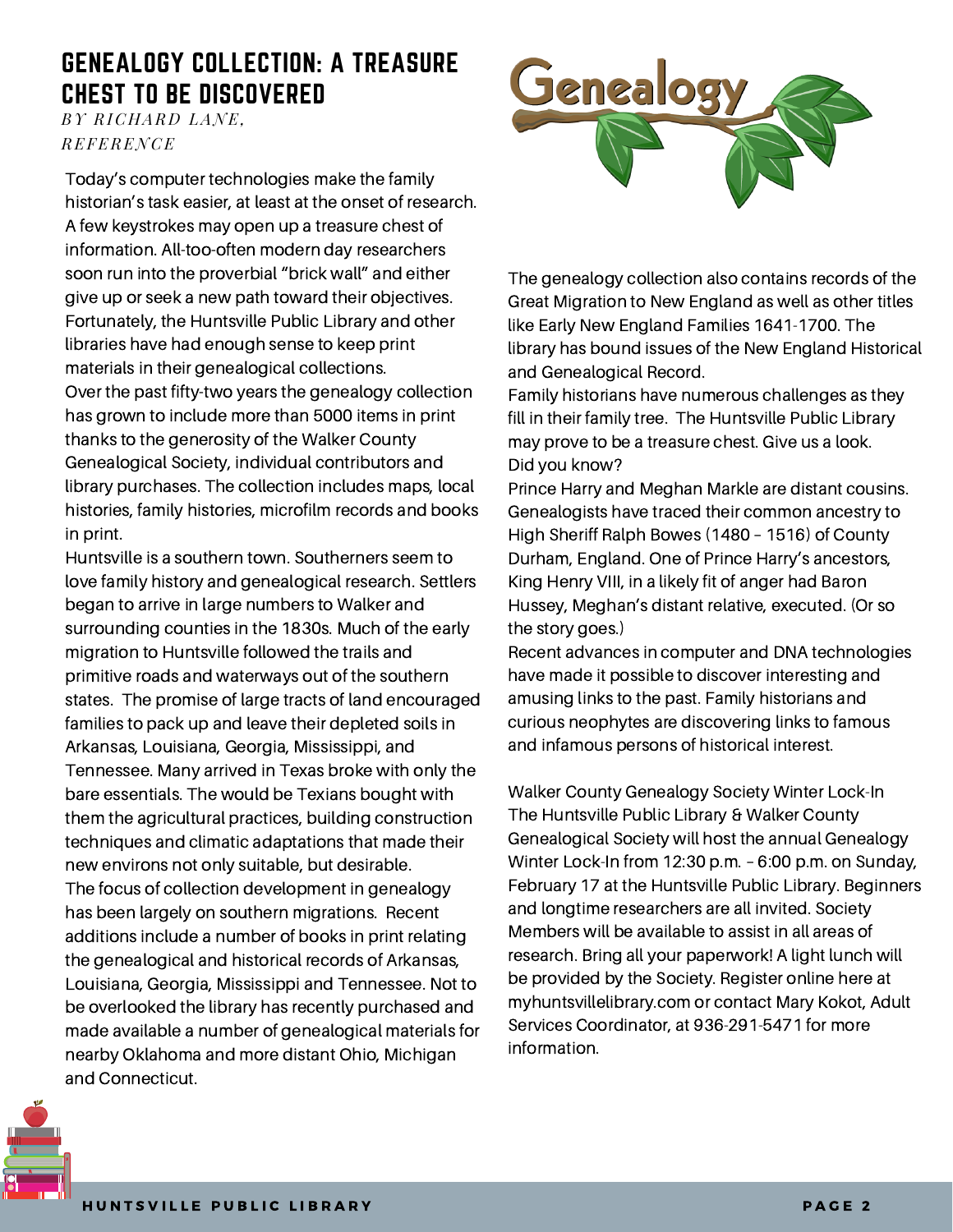## **February Events**

Find this information online at myhuntsvillelibrary.com.

# **CHILDREN'S** Programming

Mother Goose Lapsit Mondays, 10:30 AM Ages 5 andunder

Story Time Tuesdays 5:30 PM, Wednesdays & Fridays, 10:45 AM **Ages 5 and under** 

> Homework Help Wednesdays, 4:30 PM

Teen Film Club(PIZZA&MOVIE) Venom February 14, 4:30 PM 13-17 years old only

> Family Movie Night Small Foot February 1, 5:30 PM For all ages

# **ADULT** Programming

intermediate Computer Classes Tuesdays, 11 AM & 5 PM Registration Required

Chronic Pain Workshop January 14- February 25 Mondays,1 PM

Ancestry.com February 21, 5:30 PM

Health & Genealogy February 26, 4 PM

Estates & Genealogy February 27, 10 AM

Scanning Documents February 13, 1 PM

DNA February, 20, 1:30 PM

**Sittercise** Tuesdays and Thursdays,10 AM

### Book Club at the Huntsville Public Library

Before We Were Yours February 14, 10:30AM

Searching FamilySearch.org Thursdays, 11 AM Registration Required

Spanish Classes Wednesdays, Beginners,1PM &Intermediate, 5 PM

H UNTSVILLE PUBLIC LIBRARY AND THE RESERVE ENDING: A RESERVE ENDING: A RESERVE ENDING: A RESERVE ENDING: A RES